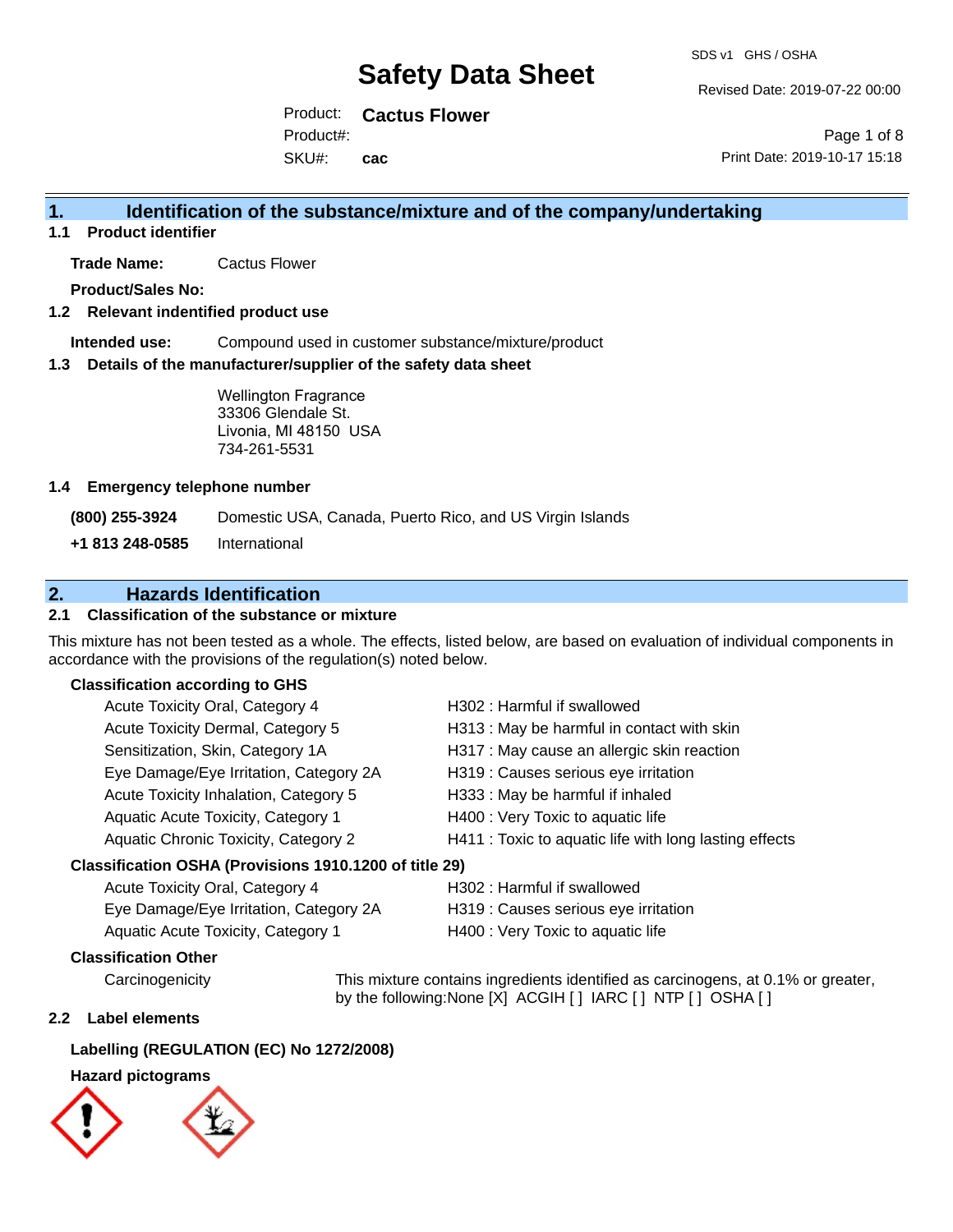#### SDS v1 GHS / OSHA

Revised Date: 2019-07-22 00:00

Product: **Cactus Flower**

SKU#: Product#: **cac**

Page 2 of 8 Print Date: 2019-10-17 15:18

| <b>Signal Word: Warning</b>     |                                                                                                                                  |
|---------------------------------|----------------------------------------------------------------------------------------------------------------------------------|
| <b>Hazard statments</b>         |                                                                                                                                  |
| H302                            | Harmful if swallowed                                                                                                             |
| H <sub>313</sub>                | May be harmful in contact with skin                                                                                              |
| H317                            | May cause an allergic skin reaction                                                                                              |
| H319                            | Causes serious eye irritation                                                                                                    |
| H333                            | May be harmful if inhaled                                                                                                        |
| H400                            | Very Toxic to aquatic life                                                                                                       |
| H411                            | Toxic to aquatic life with long lasting effects                                                                                  |
| <b>Precautionary Statements</b> |                                                                                                                                  |
| <b>Prevention:</b>              |                                                                                                                                  |
| P <sub>264</sub>                | Wash hands thoroughly after handling                                                                                             |
| P270                            | Do not eat, drink or smoke when using this product                                                                               |
| P <sub>272</sub>                | Contaminated work clothing should not be allowed out of the workplace                                                            |
| P273                            | Avoid release to the environment                                                                                                 |
| <b>Response:</b>                |                                                                                                                                  |
| $P301 + P312 + P330$            | IF SWALLOWED: Call a POISON CENTER or doctor/physician if you feel unwell Rinse<br>mouth                                         |
| $P302 + P352$                   | IF ON SKIN: Wash with soap and water                                                                                             |
| $P304 + P312$                   | IF INHALED: Call a POISON CENTER or doctor/physician if you feel unwell                                                          |
| $P305 + P351 + P338$            | IF IN EYES: Rinse cautiously with water for several minutes Remove contact lenses if<br>present and easy to do. continue rinsing |
| $P333 + P313$                   | If skin irritation or a rash occurs: Get medical advice/attention                                                                |
| $P337 + P313$                   | If eye irritation persists: Get medical advice/attention                                                                         |
| P363                            | Wash contaminated clothing before reuse                                                                                          |
| P391                            | <b>Collect Spillage</b>                                                                                                          |

#### **2.3 Other Hazards**

#### **no data available**

## **3. Composition/Information on Ingredients**

## **3.1 Mixtures**

This product is a complex mixture of ingredients, which contains among others the following substance(s), presenting a health or environmental hazard within the meaning of the UN Globally Harmonized System of Classification and Labeling of Chemicals (GHS):

| CAS#<br>Ingredient     | EC#                    | Conc.<br>Range | <b>GHS Classification</b>    |
|------------------------|------------------------|----------------|------------------------------|
| 120-51-4               | 204-402-9              | $70 - 80 %$    | H302; H313; H400; H411       |
| <b>Benzyl Benzoate</b> |                        |                |                              |
| 24851-98-7             | 246-495-9              | $5 - 10 \%$    | H402                         |
|                        | Methyldihydrojasmonate |                |                              |
| 10339-55-6             | 233-732-6              | $2 - 5%$       | H227; H303; H315; H319; H402 |
| <b>Ethyl Linalool</b>  |                        |                |                              |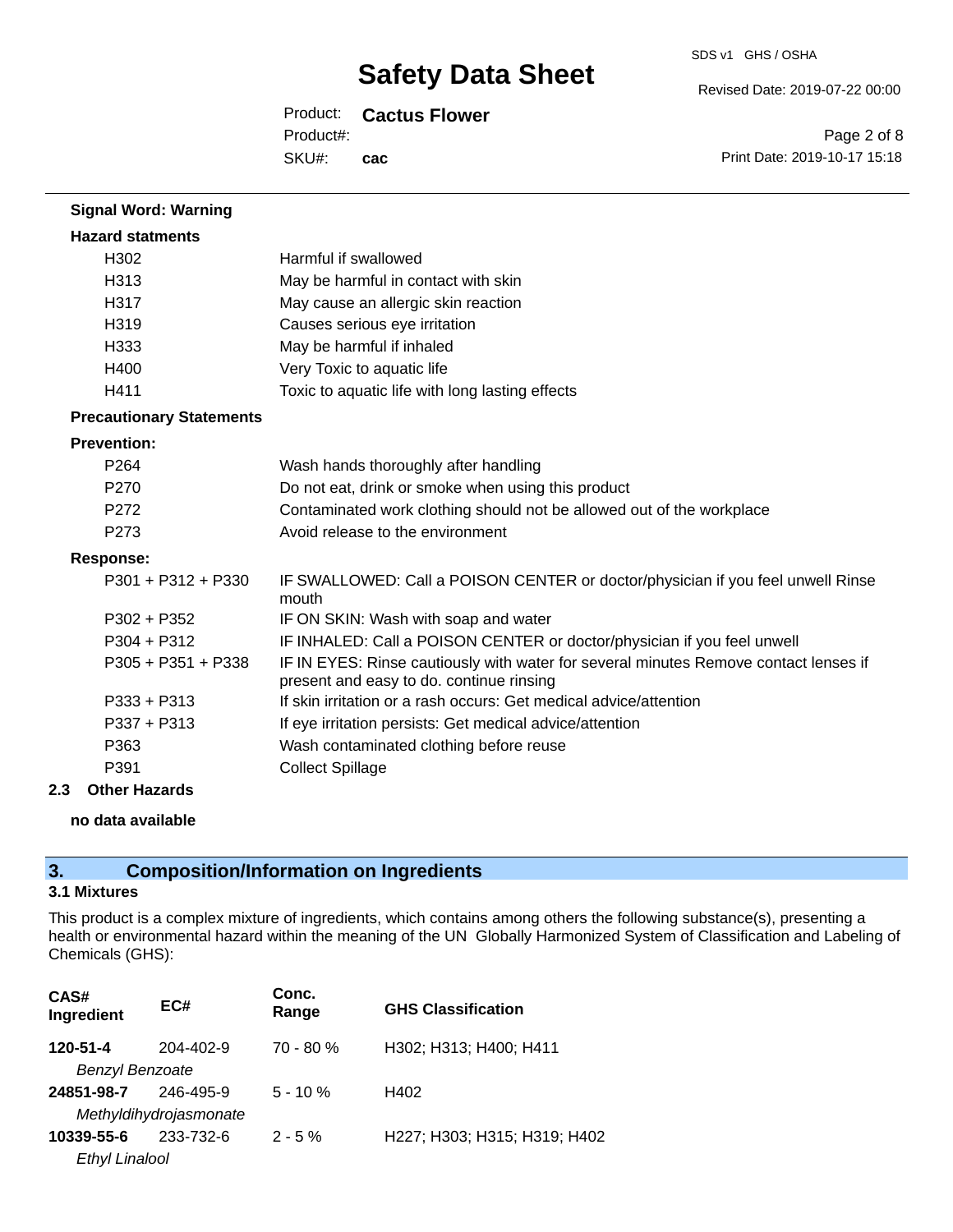SDS v1 GHS / OSHA

Revised Date: 2019-07-22 00:00

Print Date: 2019-10-17 15:18

Page 3 of 8

## Product: **Cactus Flower**

Product#:

SKU#: **cac**

| CAS#<br>Ingredient       | EC#                               | Conc.<br>Range                                           | <b>GHS Classification</b>                                                                   |
|--------------------------|-----------------------------------|----------------------------------------------------------|---------------------------------------------------------------------------------------------|
| 118-58-1                 | 204-262-9                         | $2 - 5%$                                                 | H303; H317; H320; H401; H412                                                                |
| <b>Benzyl Salicylate</b> |                                   |                                                          |                                                                                             |
| 107-75-5                 | 203-518-7                         | $2 - 5%$                                                 | H317; H319; H402                                                                            |
| Hydroxycitronellal       |                                   |                                                          |                                                                                             |
| 31906-04-4               | 250-863-4                         | $1 - 2 \%$                                               | H317; H402                                                                                  |
|                          |                                   | Hydroxyisohexyl 3-cyclohexene carboxaldehyde             |                                                                                             |
| 78-70-6                  | 201-134-4                         | $1 - 2 \%$                                               | H227; H303; H315; H317; H319; H402                                                          |
| Linalool                 |                                   |                                                          |                                                                                             |
| 63500-71-0               | 405-040-6                         | $1 - 2%$                                                 | H319                                                                                        |
|                          | Isobutyl Methyl Tetrahydropyranol |                                                          |                                                                                             |
| 6259-76-3                | 228-408-6                         | $0.1 - 1.0 \%$                                           | H315; H317; H319; H400; H410                                                                |
| Hexyl salicylate         |                                   |                                                          |                                                                                             |
| 8016-96-4                | 282-490-8                         | $0.1 - 1.0 \%$                                           | H315; H317; H319; H401; H411                                                                |
|                          | Vetiveria zizanoides root oil     |                                                          |                                                                                             |
|                          |                                   | See Section 16 for full text of GHS classification codes |                                                                                             |
|                          |                                   |                                                          | See Section 16 for full text of GHS classification codes which where not shown in section 2 |

Total Hydrocarbon Content  $(\% w/w) = 0.06$ 

| <b>First Aid Measures</b><br>4.                                                   |                                                                                                               |  |
|-----------------------------------------------------------------------------------|---------------------------------------------------------------------------------------------------------------|--|
| <b>Description of first aid measures</b><br>4.1                                   |                                                                                                               |  |
| Inhalation:                                                                       | Remove from exposure site to fresh air and keep at rest.<br>Obtain medical advice.                            |  |
| <b>Eye Exposure:</b>                                                              | Flush immediately with water for at least 15 minutes.<br>Contact physician if symptoms persist.               |  |
| <b>Skin Exposure:</b>                                                             | Remove contaminated clothes. Wash thoroughly with water (and soap).<br>Contact physician if symptoms persist. |  |
| Ingestion:                                                                        | Rinse mouth with water and obtain medical advice.                                                             |  |
| 4.2 Most important symptoms and effects, both acute and delayed                   |                                                                                                               |  |
| <b>Symptoms:</b>                                                                  | no data available                                                                                             |  |
| <b>Risks:</b>                                                                     | Refer to Section 2.2 "Hazard Statements"                                                                      |  |
| Indication of any immediate medical attention and special treatment needed<br>4.3 |                                                                                                               |  |
| Treatment:                                                                        | Refer to Section 2.2 "Response"                                                                               |  |
| 5.<br><b>Fire-Fighting measures</b>                                               |                                                                                                               |  |
| <b>Extinguishing media</b><br>5.1                                                 |                                                                                                               |  |
| Suitable:                                                                         | Carbon dioxide (CO2), Dry chemical, Foam                                                                      |  |
| <b>Unsuitable</b>                                                                 | Do not use a direct water jet on burning material                                                             |  |
| Special hazards arising from the substance or mixture<br>5.2                      |                                                                                                               |  |
| During fire fighting:                                                             | Water may be ineffective                                                                                      |  |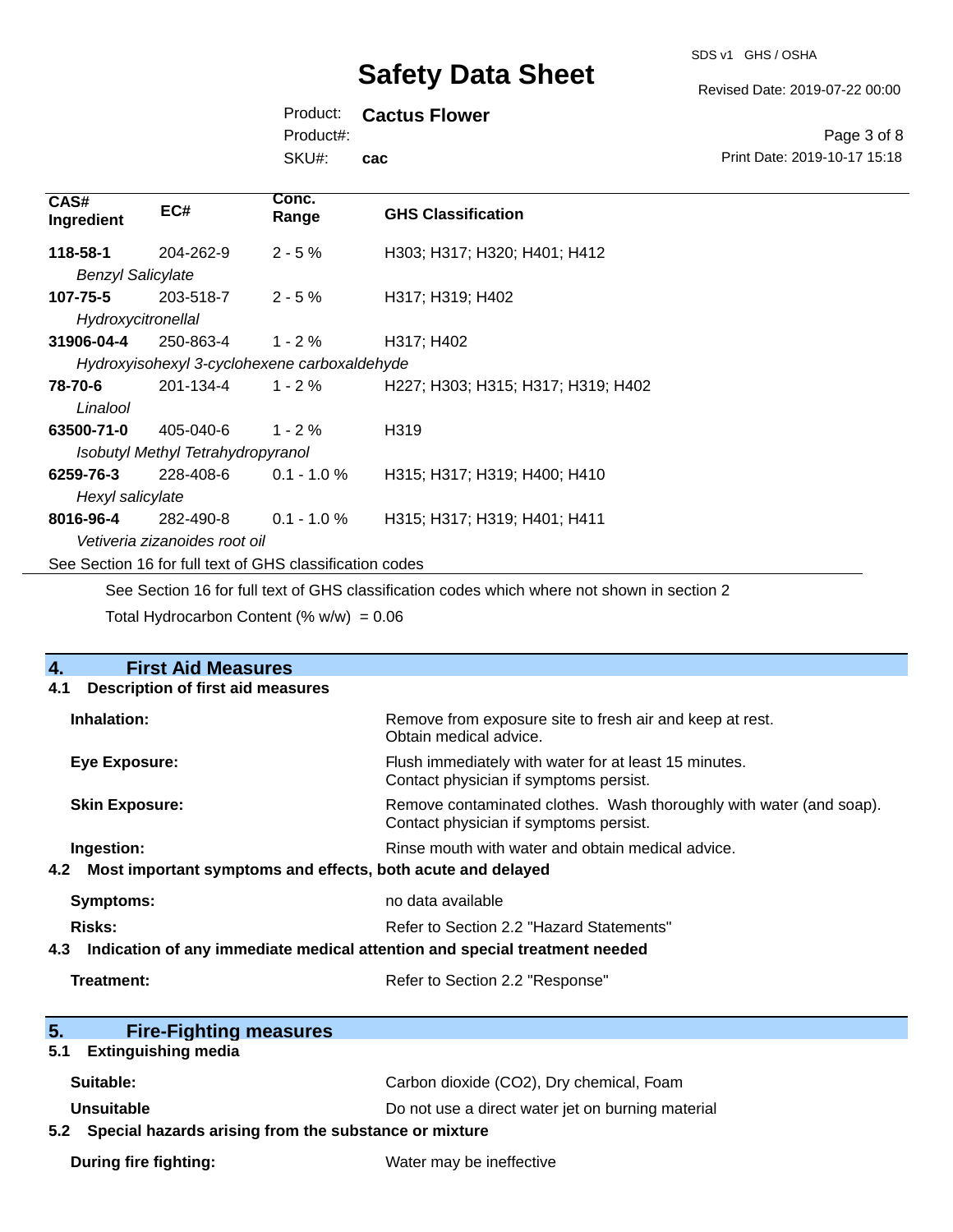Revised Date: 2019-07-22 00:00

Product: **Cactus Flower**

SKU#: Product#: **cac**

Page 4 of 8 Print Date: 2019-10-17 15:18

#### **5.3 Advice for firefighters**

**Further information:** Standard procedure for chemical fires

## **6. Accidental Release Measures**

## **6.1 Personal precautions, protective equipment and emergency procedures**

Avoid inhalation and contact with skin and eyes. A self-contained breathing apparatus is recommended in case of a major spill.

#### **6.2 Environmental precautions**

Keep away from drains, soil, and surface and groundwater.

#### **6.3 Methods and materials for containment and cleaning up**

Clean up spillage promptly. Remove ignition sources. Provide adequate ventilation. Avoid excessive inhalation of vapors. Gross spillages should be contained by use of sand or inert powder and disposed of according to the local regulations.

#### **6.4 Reference to other sections**

Not Applicable

## **7. Handling and Storage**

#### **7.1 Precautions for safe handling**

Apply according to good manufacturing and industrial hygiene practices with proper ventilation. Do not drink, eat or smoke while handling. Respect good personal hygiene.

#### **7.2 Conditions for safe storage, including any incompatibilities**

Store in a cool, dry and ventilated area away from heat sources and protected from light in tightly closed original container. Avoid uncoated metal container. Keep air contact to a minimum.

#### **7.3 Specific end uses**

No information available

#### **8. Exposure Controls/Personal Protection**

#### **8.1 Control parameters**

| <b>Exposure Limits:</b> |  | Contains no substances with occupational exposure limit values. |
|-------------------------|--|-----------------------------------------------------------------|
|-------------------------|--|-----------------------------------------------------------------|

**Engineering Controls:** Use local exhaust as needed.

#### **8.2 Exposure controls - Personal protective equipment**

| Eye protection:                | Tightly sealed goggles, face shield, or safety glasses with brow guards and side shields, etc.<br>as may be appropriate for the exposure |
|--------------------------------|------------------------------------------------------------------------------------------------------------------------------------------|
| <b>Respiratory protection:</b> | Avoid excessive inhalation of concentrated vapors. Apply local ventilation where appropriate.                                            |
| <b>Skin protection:</b>        | Avoid Skin contact. Use chemically resistant gloves as needed.                                                                           |

## **9. Physical and Chemical Properties**

## **9.1 Information on basic physical and chemical properties**

**Appearance:** Liquid **Odor:** Conforms to Standard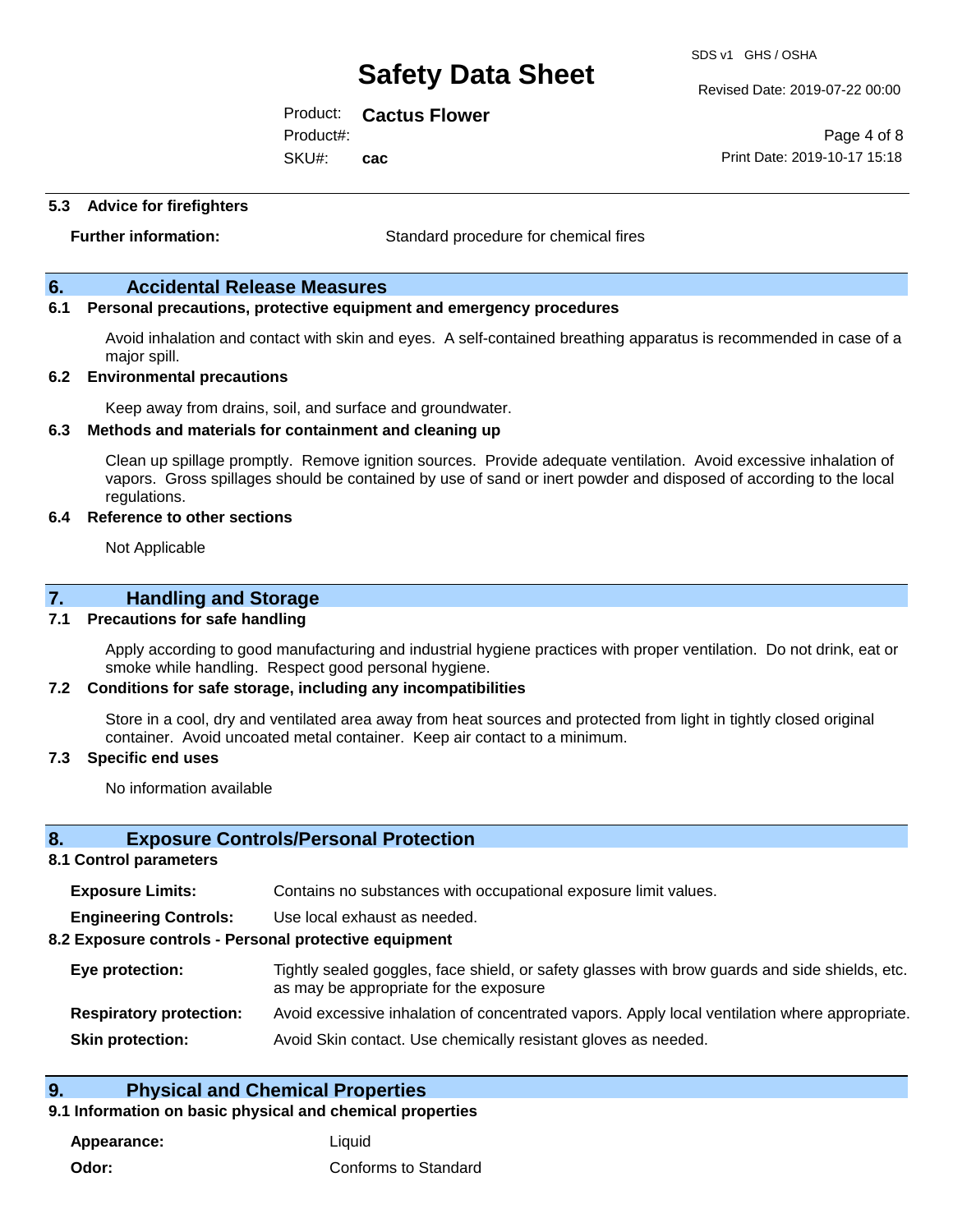| SDS v1 | GHS / OSHA |
|--------|------------|
|        |            |

Revised Date: 2019-07-22 00:00

Product: **Cactus Flower** SKU#: Product#: **cac**

Page 5 of 8 Print Date: 2019-10-17 15:18

| Color:                       | Colorless to Pale Yellow (G0-3) |
|------------------------------|---------------------------------|
| <b>Viscosity:</b>            | Liquid                          |
| <b>Freezing Point:</b>       | Not determined                  |
| <b>Boiling Point:</b>        | Not determined                  |
| <b>Melting Point:</b>        | Not determined                  |
| <b>Flashpoint (CCCFP):</b>   | $>200$ F (93.33 C)              |
| <b>Auto flammability:</b>    | Not determined                  |
| <b>Explosive Properties:</b> | None Expected                   |
| <b>Oxidizing properties:</b> | None Expected                   |
| Vapor Pressure (mmHg@20 C):  | 0.0207                          |
| %VOC:                        | 0.02                            |
| Specific Gravity @ 25 C:     | 1.0660                          |
| Density @ 25 C:              | 1.0630                          |
| Refractive Index @ 20 C:     | 1.5360                          |
| Soluble in:                  | Oil                             |
|                              |                                 |

## **10. Stability and Reactivity**

| 10.1 Reactivity                         | None                                               |
|-----------------------------------------|----------------------------------------------------|
| <b>10.2 Chemical stability</b>          | Stable                                             |
| 10.3 Possibility of hazardous reactions | None known                                         |
| 10.4 Conditions to avoid                | None known                                         |
| 10.5 Incompatible materials             | Strong oxidizing agents, strong acids, and alkalis |
| 10.6 Hazardous decomposition products   | None known                                         |

## **11. Toxicological Information**

#### **11.1 Toxicological Effects**

Acute Toxicity Estimates (ATEs) based on the individual Ingredient Toxicity Data utilizing the "Additivity Formula" **Acute toxicity - Oral - (Rat) mg/kg** (LD50: 1816.6352) Harmful if swallowed Acute toxicity - Dermal - (Rabbit) mg/kg <br>
(LD50: 4101.0901) May be harmful in contact with skin **Acute toxicity - Inhalation - (Rat) mg/L/4hr** (LD50: 98.3718) May be harmful if inhaled **Skin corrosion / irritation** May be harmful if inhaled **Serious eye damage / irritation Causes serious eye irritation Respiratory sensitization** Not classified - the classification criteria are not met **Skin sensitization** May cause an allergic skin reaction **Germ cell mutagenicity Not classified - the classification criteria are not met Carcinogenicity Carcinogenicity Not classified - the classification criteria are not met Reproductive toxicity** Not classified - the classification criteria are not met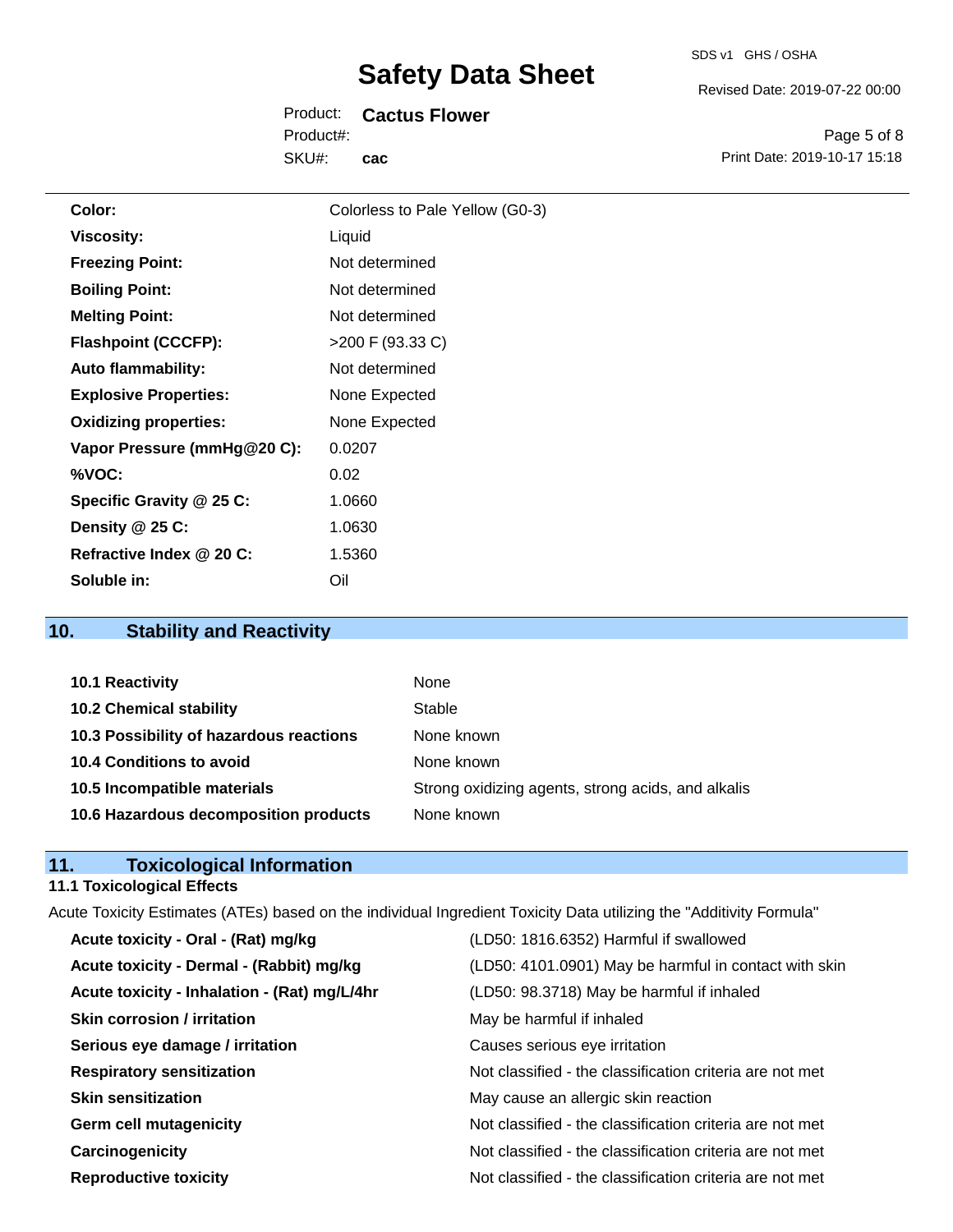SDS v1 GHS / OSHA

Revised Date: 2019-07-22 00:00

|                        | Product: Cactus Flower |                                                          |
|------------------------|------------------------|----------------------------------------------------------|
| Product#:              |                        | Page 6 of 8                                              |
| SKU#:                  | cac                    | Print Date: 2019-10-17 15:18                             |
| citv - sinale exposure |                        | Not classified - the classification criteria are not met |

**Specific target organ toxicity - single exposure Specific target organ toxicity - repeated exposure** Not classified - the classification criteria are not met **Aspiration hazard Not classified - the classification criteria are not met** Not classified - the classification criteria are not met

**12. Ecological Information** 

| <b>12.1 Toxicity</b>               |                                                 |
|------------------------------------|-------------------------------------------------|
| <b>Acute acquatic toxicity</b>     | Very Toxic to aquatic life                      |
| <b>Chronic acquatic toxicity</b>   | Toxic to aquatic life with long lasting effects |
| <b>Toxicity Data on soil</b>       | no data available                               |
| <b>Toxicity on other organisms</b> | no data available                               |
| 12.2 Persistence and degradability | no data available                               |
| 12.3 Bioaccumulative potential     | no data available                               |
| 12.4 Mobility in soil              | no data available                               |
| 12.5 Other adverse effects         | no data available                               |

## **13. Disposal Conditions**

## **13.1 Waste treatment methods**

Do not allow product to reach sewage systems. Dispose of in accordance with all local and national regulations. Send to a licensed waste management company.The product should not be allowed to enter drains, water courses or the soil. Do not contaminate ponds, waterways or ditches with chemical or used container.

## **14. Transport Information**

| <b>Marine Pollutant</b>                                       | Yes. Ingredient of greatest environmental impact:<br>120-51-4 : (70 - 80 %) : Benzyl Benzoate |              |                                     |                 |               |
|---------------------------------------------------------------|-----------------------------------------------------------------------------------------------|--------------|-------------------------------------|-----------------|---------------|
| <b>Regulator</b>                                              |                                                                                               | <b>Class</b> | <b>Pack Group</b>                   | <b>Sub Risk</b> | UN-nr.        |
| U.S. DOT (Non-Bulk)                                           |                                                                                               |              | Not Regulated - Not Dangerous Goods |                 |               |
| <b>Chemicals NOI</b>                                          |                                                                                               |              |                                     |                 |               |
| <b>ADR/RID (International Road/Rail)</b>                      |                                                                                               |              |                                     |                 |               |
| <b>Environmentally Hazardous</b><br>Substance, Liquid, n.o.s. |                                                                                               | 9            | Ш                                   |                 | <b>UN3082</b> |
| <b>IATA (Air Cargo)</b>                                       |                                                                                               |              |                                     |                 |               |
| <b>Environmentally Hazardous</b><br>Substance, Liquid, n.o.s. |                                                                                               | 9            | Ш                                   |                 | UN3082        |
| IMDG (Sea)                                                    |                                                                                               |              |                                     |                 |               |
| <b>Environmentally Hazardous</b><br>Substance, Liquid, n.o.s. |                                                                                               | 9            | Ш                                   |                 | UN3082        |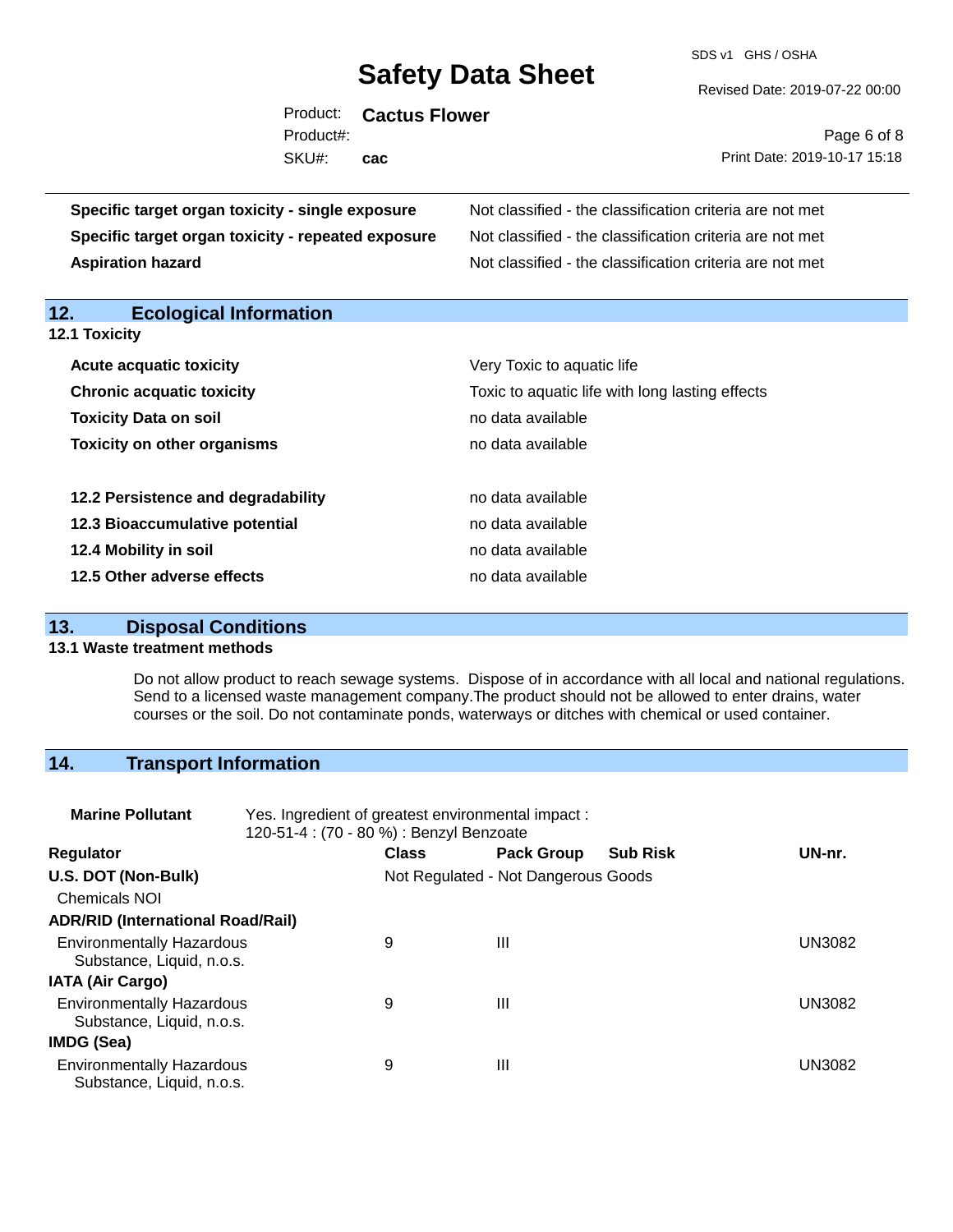SDS v1 GHS / OSHA

Revised Date: 2019-07-22 00:00

Product: **Cactus Flower** SKU#: Product#: **cac**

Page 7 of 8 Print Date: 2019-10-17 15:18

| 15.<br><b>Regulatory Information</b><br><b>U.S. Federal Regulations</b><br>All components of the substance/mixture are listed or exempt<br><b>TSCA (Toxic Substance Control Act)</b><br>40 CFR(EPCRA, SARA, CERCLA and CAA)<br>This product contains NO components of concern.<br><b>U.S. State Regulations</b><br><b>California Proposition 65 Warning</b><br>This product contains the following components:<br>beta-Myrcene (Natural Source)<br>$123-35-3(NF)$ 204-622-5 $\leq$ 10 ppm<br><b>Canadian Regulations</b><br><b>DSL</b><br>100.00% of the components are listed or exempt. The following<br>components are NOT on the List:<br>1,3-Undecadien-5-yne<br>$166432 - 52 - 6$ 417-840-2 $\leq$ 20 ppm |  |  |
|-----------------------------------------------------------------------------------------------------------------------------------------------------------------------------------------------------------------------------------------------------------------------------------------------------------------------------------------------------------------------------------------------------------------------------------------------------------------------------------------------------------------------------------------------------------------------------------------------------------------------------------------------------------------------------------------------------------------|--|--|
|                                                                                                                                                                                                                                                                                                                                                                                                                                                                                                                                                                                                                                                                                                                 |  |  |
|                                                                                                                                                                                                                                                                                                                                                                                                                                                                                                                                                                                                                                                                                                                 |  |  |
|                                                                                                                                                                                                                                                                                                                                                                                                                                                                                                                                                                                                                                                                                                                 |  |  |
|                                                                                                                                                                                                                                                                                                                                                                                                                                                                                                                                                                                                                                                                                                                 |  |  |
|                                                                                                                                                                                                                                                                                                                                                                                                                                                                                                                                                                                                                                                                                                                 |  |  |
|                                                                                                                                                                                                                                                                                                                                                                                                                                                                                                                                                                                                                                                                                                                 |  |  |
|                                                                                                                                                                                                                                                                                                                                                                                                                                                                                                                                                                                                                                                                                                                 |  |  |
|                                                                                                                                                                                                                                                                                                                                                                                                                                                                                                                                                                                                                                                                                                                 |  |  |
|                                                                                                                                                                                                                                                                                                                                                                                                                                                                                                                                                                                                                                                                                                                 |  |  |

## **16. Other Information**

(1.10) Acute Toxicity Oral, Category 4

## **GHS H-Statements referred to under section 3 and not listed in section 2**

| H227 : Combustible liquid                                | H303: May be harmful if swallowed                              |
|----------------------------------------------------------|----------------------------------------------------------------|
| H315 : Causes skin irritation                            | H317 : May cause an allergic skin reaction                     |
| H320 : Causes eye irritation                             | H401 : Toxic to aquatic life                                   |
| H402 : Harmful to aquatic life                           | H410 : Very toxic to aquatic life with long lasting<br>effects |
| H412 : Harmful to aquatic life with long lasting effects |                                                                |
| <b>Total Fractional Values</b>                           |                                                                |
| (TFV) Risk                                               | (TFV) Risk                                                     |
| (50.83) Acute Toxicity Inhalation, Category 5            | (32.39) Aquatic Chronic Toxicity, Category 3                   |
| (19.00) Sensitization, Skin, Category 1A                 | (8.00) Sensitization, Skin, Category 1                         |
| (3.22) Aquatic Chronic Toxicity, Category 2              | (3.06) Aquatic Chronic Toxicity, Category 4                    |
| (2.88) Aquatic Acute Toxicity, Category 1                | (2.70) Sensitization, Skin, Category 1B                        |
| (1.22) Acute Toxicity Dermal, Category 5                 | (1.11) Eye Damage/Eye Irritation, Category 2A                  |

#### Remarks

This safety data sheet is based on the properties of the material known to Wellington Fragrance at the time the data sheet wa issued. The safety data sheet is intended to provide information for a health and safety assessment of the material and the circumstances, under which it is packaged, stored or applied in the workplace. For such a safety assessment Wellington Fragrance holds no responsibility. This document is not intended for quality assurance purposes.